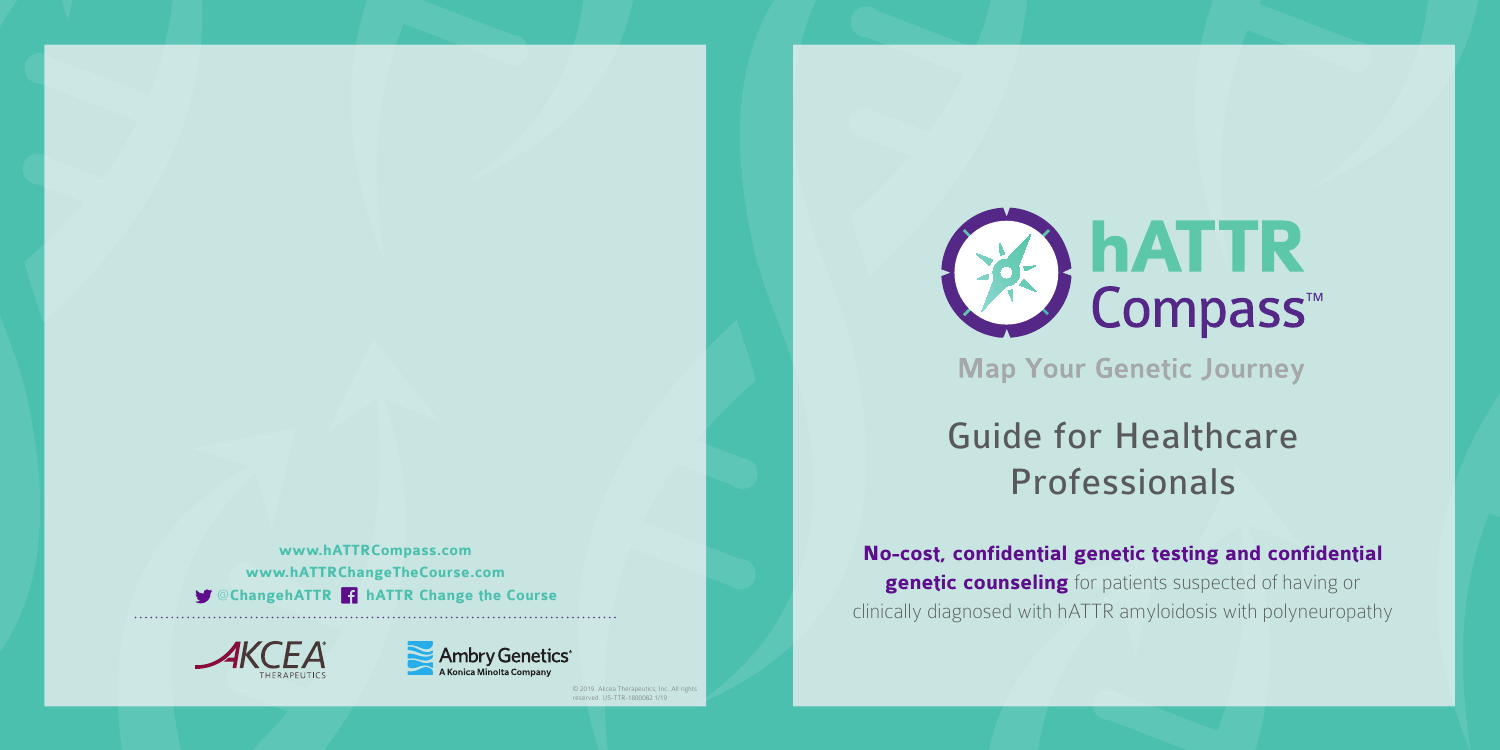What does hereditary ATTR amyloidosis mean for your patient?

Why should your patients participate in the hATTR Compass Program?



Talking with your patient about genetic testing for hATTR amyloidosis

## A Healthcare Professional's Guide to the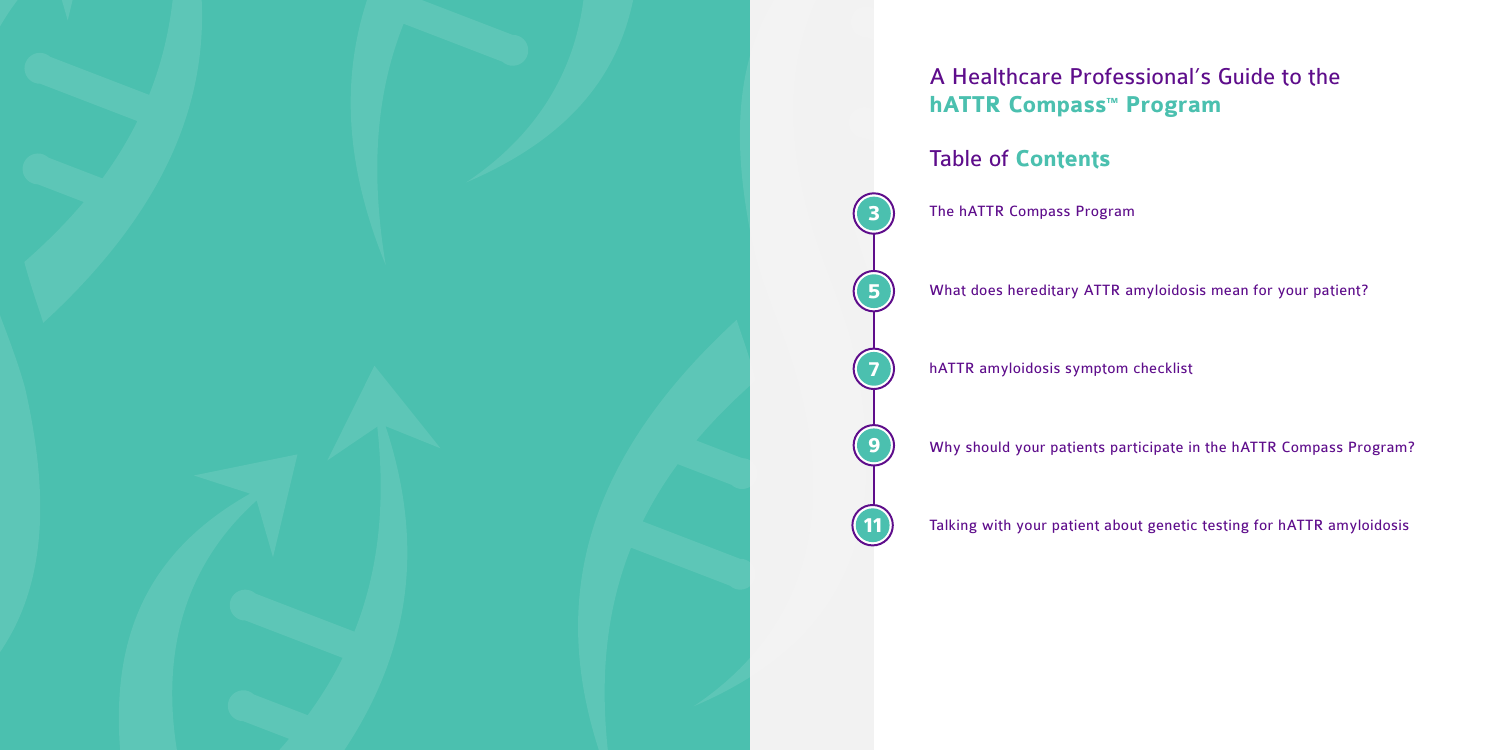Akcea Therapeutics and Ambry Genetics are partnering to offer **no-cost, confidential genetic testing and confidential genetic counseling**

to patients suspected of having or clinically diagnosed with hereditary transthyretin amyloidosis (hATTR) with polyneuropathy through the hATTR Compass Program.

#### **Early genetic testing is a key part of the**

**diagnostic pathway** to ensure an accurate diagnosis of hATTR amyloidosis with polyneuropathy. It allows you to **watch out for signals and symptoms of hATTR amyloidosis with polyneuropathy** sooner so that you can make a healthcare management plan and treat the condition before it potentially gets worse.

#### **The hATTR Compass Program** is designed to:

- **Help** accelerate or confirm the diagnosis of hATTR amyloidosis with polyneuropathy
- **Provide** support and resources to patients, caregivers and healthcare professionals throughout the genetic testing process
- **Empower** patients and their healthcare professionals to make the most informed decisions about their health care



#### **Who is Eligible?**

The hATTR Compass Program is available for patients who are 18 years and older and who have a family history of or are experiencing symptoms of hATTR amyloidosis.



#### **What genes are tested?**

The following genetic tests are available through the hATTR Compass Program to confirm a diagnosis of

hATTR amyloidosis with polyneuropathy. For assistance in identifying which test is appropriate for your patient, contact **+1 (949) 900-5500**.

**1. Order Online:** If you have a patient who is interested in participating, order your free hATTR Compass Program kit at **www.hATTRCompass.com**

**Tip:** Be sure to indicate whether your patient would like to receive confidential genetic counseling on the order form.

- 2. **Collect Samples:** Use the hATTR Compass Program kit provided to you by mail or an Ambry representative to collect your patient's blood or saliva DNA samples. Complete the Test Requisition Form provided with the kit.
- **3. Submit for DNA Analysis:** Submit the hATTR Compass Program kit for DNA analysis with the completed Test Requisition Form using the mailing instructions provided in your kit.
- **4. Receive Results:** Your patient's results will be sent to you within 2-4 weeks

**Tip:** Ambry Genetic Counselors are available to help you interpret the test results. For assistance, contact **+1 (949) 900-5500**.

**5. Make a Plan:** Work with your patient to make a healthcare management plan based on their test results. The hATTR Compass Program is the first stop on the diagnostic pathway to treat the condition.

- **hATTR Amyloidosis Test:** Single-gene test for TTR
- **CardioNext:** 85-gene panel targeting patients who have mixed phenotypes, including hATTR amyloidosis. Select this test for a comprehensive genetic assessment of patients with a mixed phenotype.
- **NeuropathySelect:** 80-gene panel targeting patients with hereditary neuropathies, including hATTR amyloidosis (available at select centers)
- **Genetic counselors** are available at no-cost to consult with your patient through pre- and posttest counseling. Genetic counselors at PWNHealth, the third-party, independent partner working with the hATTR Compass Program, are trained to help patients navigate the social and emotional aspects of genetic testing. During pre-test counseling, a genetic counselor will be available by phone to discuss the benefits, limitations and implications of genetic testing with your patient. During post-test counseling, a genetic counselor will be available by phone to help your patient interpret their results and the potential implications for them and their families. If requested, genetic counselors can review treatment options available and provide additional resources. If your patient is interested in this confidential service, make sure to indicate on the ordering form whether your patient would like to have pre- and/or posttest counseling. If indicated, a customer service representative will contact your patient to schedule the designated counseling session(s).



- **6. Watch out for Symptoms:** With a confirmed diagnosis, you can work with your patient to identify the red-flag symptoms of hATTR amyloidosis with polyneuropathy as soon as they manifest and potentially execute your healthcare management plan before the condition gets worse. If you'd like to learn more about hATTR amyloidosis, start here at **www.hATTRGuide.com**
	- **Tip:** To find an hATTR amyloidosis specialist in your area, visit **https://www.myamyloidosispathfinder.org/**

## **The hATTR Compass<sup>™</sup>** Program

### **How do I enroll my patient?**

#### **We're here to help you every step of the way.**

If you have any questions about the hATTR Compass Program, contact us at **+1 (949) 900-5500**.

The hATTR Compass Program is available in the United States, Canada and Puerto Rico. While Akcea provides financial support for this program, all tests and services are confidential and performed by independent third parties.

At no time does Akcea receive patient identifiable information.





**To learn more or participate in the hATTR Compass Program, visit www.hATTRCompass.com**

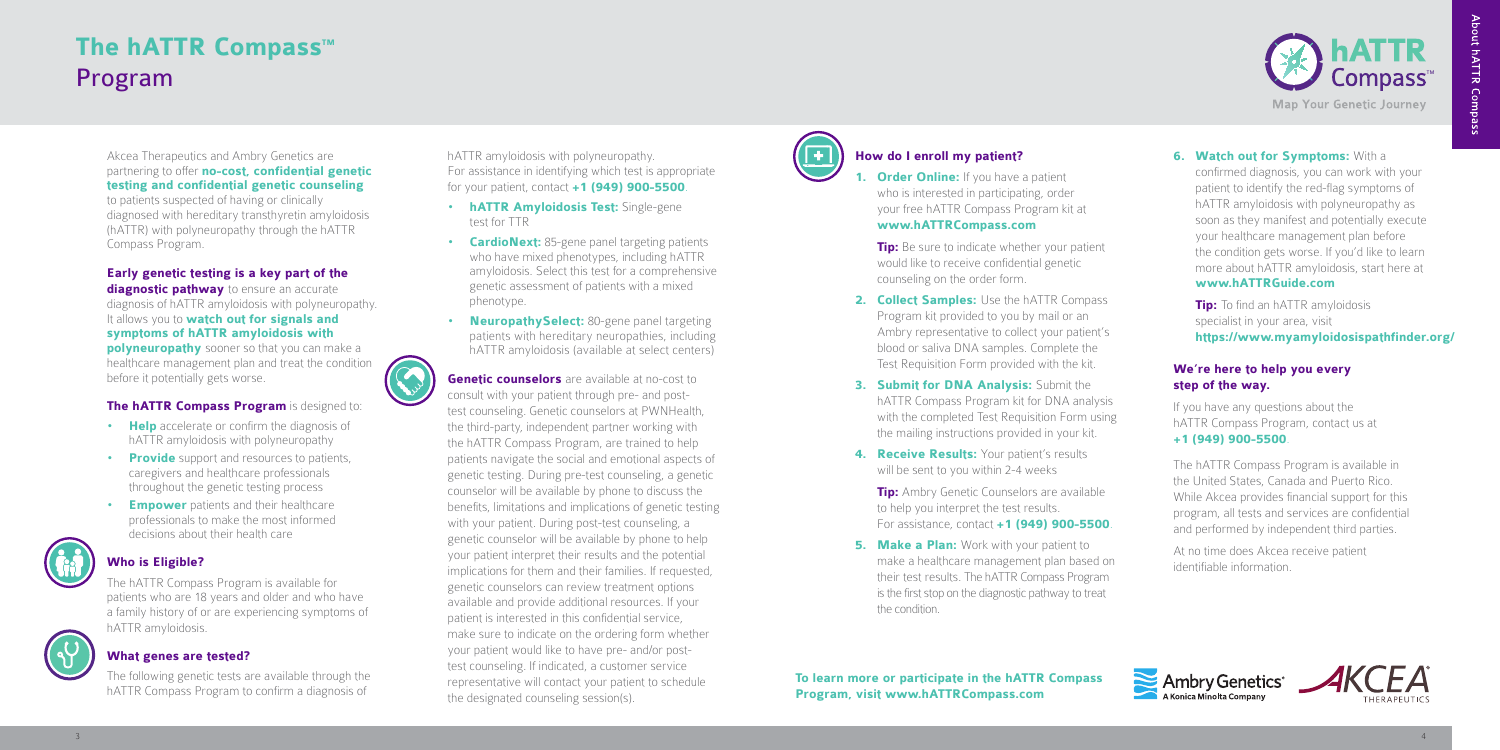hATTR amyloidosis is a systemic disorder characterized by the extracellular deposition of transthyretin (TTR) protein, which misfolds and aggregates into amyloid fibrils. These amyloid fibrils then accumulate in multiple organs throughout the body, leading to both polyneuropathies and cardiomyopathies.



Hereditary transthyretin amyloidosis (hATTR) is a **rare, progressive and deadly disease**<sup>1,2</sup> which robs people of their independence and dignity.



**hATTR amyloidosis is an autosomal dominant disease with variable penetrance**. Amyloid deposition or symptomatic disease typically occurs in adults ranging from 30 to 70 years of age, depending on mutation.4

> **Amyloid deposits cause illness** by damaging the structure and the function of the organs where they are found. They can **affect almost any part of the body** including the nervous system, heart, kidney, and GI tract.<sup>3-8</sup>

TTR is a tetramer made up of 4 single-chain monomers. TTR gene mutations are thought to destabilize the protein and cause tetramer  $dissection$  into monomers $3,4,7,8$ .



Due to the familial nature of hATTR amyloidosis, **if you have a patient who is aware of a family history of the disease, consider whether genetic testing is right for them through the hATTR Compass Program.** The hATTR Compass Program is a **no-cost, confidential genetic testing and confidential genetic counseling program** for patients suspected of having or clinically diagnosed with hATTR amyloidosis with polyneuropathy.

- **More than 120** different TTR gene mutations have been identified. The most common mutations in the United States are **Val122Ile, Thr60Ala**  and Val30Met<sup>4</sup>
- Although some mutations are more predominantly associated with polyneuropathy or cardiomyopathy, **many patients with hATTR amyloidosis have mixed clinical phenotypes** including neurologic, cardiac, GI, and other signs and symptoms $4-6$
- hATTR amyloidosis symptomatology can have variable penetrance which **can differ among affected family members' hATTR amyloidosis**<sup>4</sup>

The TTR monomers aggregate into amyloid fibrils, which accumulate in multiple organs throughout the body3,4,7,8





**To learn more or participate in the hATTR Compass Program, visit www.hATTRCompass.com**

## What does **hereditary ATTR amyloidosis**  mean for your patient?

hATTR amyloidosis was previously known as transthyretin **familial amyloid polyneuropathy (TTR-FAP)** or **familial amyloid cardiomyopathy (TTR-FAC)** deriving its name from the most predominant clinical presentation.3,4

 1. Adams D, Amitay O, Coelho T. Patients with hereditary ATTR amyloidosis experience an increasing burden of illness as the disease progresses. Orphanet J Rare Dis. 2015;10(suppl 1):P58. 2. Conceição I, González-Duarte A, Obici L, et al. "Red-flag" symptom clusters in transthyretin familial amyloid polyneuropathy. J Peripher Nerv Syst. 2016;21(1):5-9. 3. Ando Y, Coelho T, Berk JL, et al. Guideline of transthyretin-related hereditary amyloidosis for clinicians. Orphanet J Rare Dis. 2013;8:31. 4. Gertz MA. Hereditary ATTR amyloidosis: burden of illness and diagnostic challenges. Am J Manag Care. 2017;23(suppl 7):S107-S112. 5. Coelho T, Maurer MS, Suhr OB. THAOS—The Transthyretin Amyloidosis Outcomes Survey: initial report on clinical manifestations in patients with hereditary and wild-type transthyretin amyloidosis. Curr Med Res Opin. 2013;29(1):63-76. 6. Hawkins PN, Ando Y, Dispenzeri A, Gonzalez-Duarte A, Adams D, Suhr OB. Evolving landscape in the management of transthyretin amyloidosis. Ann Med. 2015;47(8):625-638. 7. Coelho T, Ericzon B-G, Falk R, et al. A guide to transthyretin amyloidosis. Amyloidosis Foundation. http://www. amyloidosis.org/wp-content/uploads/2017/05/2017-ATTR-guide.pdf. Accessed February 14, 2018. 8. Johnson SM, Connelly S, Fearns C, Powers ET, Kelly JW. The transthyretin amyloidosis: from delineating the molecular mechanism of aggregation linked to pathology to a regulatory agency approved drug. J Mol Biol. 2012;421(2-3):185-203.



What is hATTR<br>amyloidosis?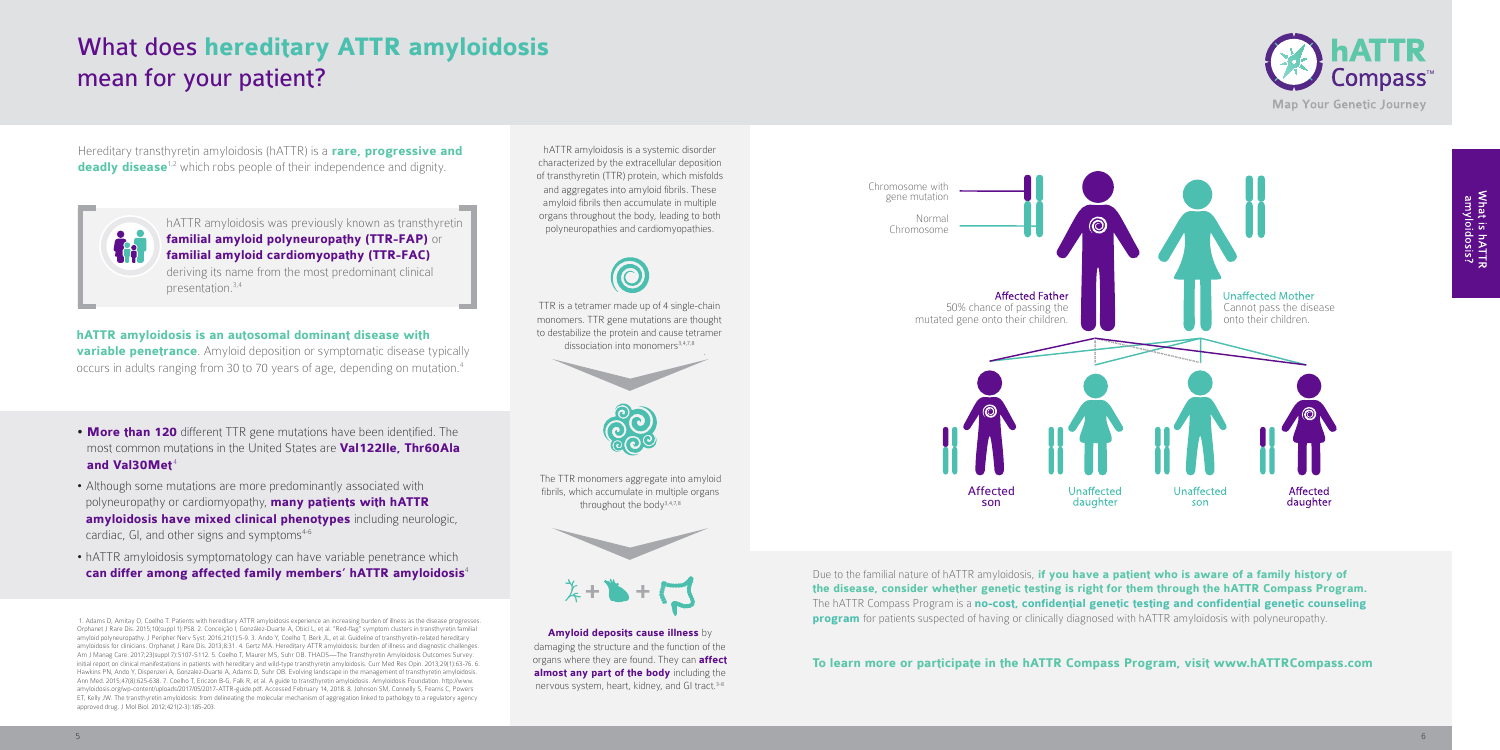## **hATTR amyloidosis**  symptom checklist

 Ventricular wall thickening with preserved ejection fraction and absence of left ventricular dilation  $\Box$  Congestive heart failure (including shortness of breath, generalized fatigue, peripheral edema)

 $\Box$  Nerve damaging beginning in the hands and feet that can progress to the central part of the body  $\Box$  Peripheral neuropathy generally initiates as a small fiber neuropathy with more motor involvement

 $\Box$  Sweating abnormalities  $\Box$  Recurrent urinary tract infections (due to urinary retention)



**Identifying hATTR amyloidosis is complicated**, due to nonspecific symptoms which can resemble other conditions. Patients often present with a cluster of one, two, three or more red-flag symptoms. This often results in patients seeing physicians across multiple specialties before receiving an accurate diagnosis of hATTR amyloidosis.1

It's especially important to watch out for **early signs of polyneuropathy symptoms.** For example, **tingling in the hands and feet** that can progress to the central part of the body or **trouble with balance and coordination. If you have a patient who is experiencing** at least two clinical symptoms or manifestations related to hATTR amyloidosis, consider **whether genetic testing is right for them** through the hATTR Compass Program. The hATTR Compass Program is a **no-cost, confidential genetic testing and confidential genetic counseling program** for patients suspected of having or clinically diagnosed with hATTR amyloidosis with polyneuropathy.

#### Ocular Manifestations<sup>2</sup> $\Box$

Dark floaters  $\Box$  Abnormal blood vessels in eye  $\Box$ Glaucoma  $\square$  Pupillary abnormalities  $\square$ 

Spinal Stenosis<sup>3</sup>  $\Box$ 

 $\bullet$ 

Nephropathy<sup>2</sup>  $\Box$ Renal failure  $\square$ Protein in urine  $\square$ 

1. Gertz MA. Hereditary ATTR amyloidosis: burden of illness and diagnostic challenges. Am J Manag Care. 2017;23(suppl 7):S107-S112. 2. Conceição I, González-Duarte A, Obici L, et al. "Red-flag" symptom clusters in transthyretin familial amyloid polyneuropathy. J Peripher Nerv Syst. 2016;21(1):5-9. 3. Donnelly JP, Hanna M. Cardiac amyloidosis: an update on diagnosis and treatment. Cleve Clin J Med. 2017;84(12 suppl 3):12-26. 4. Coelho T, Ericzon B-G, Falk R, et al. A guide to transthyretin amyloidosis. Amyloidosis Foundation. http://www.amyloidosis.org/wp-content/uploads/2017/05/2017-ATTR-guide.pdf. Accessed February 14, 2018.

**To learn more or participate in the hATTR Compass Program, visit www.hATTRCompass.com**

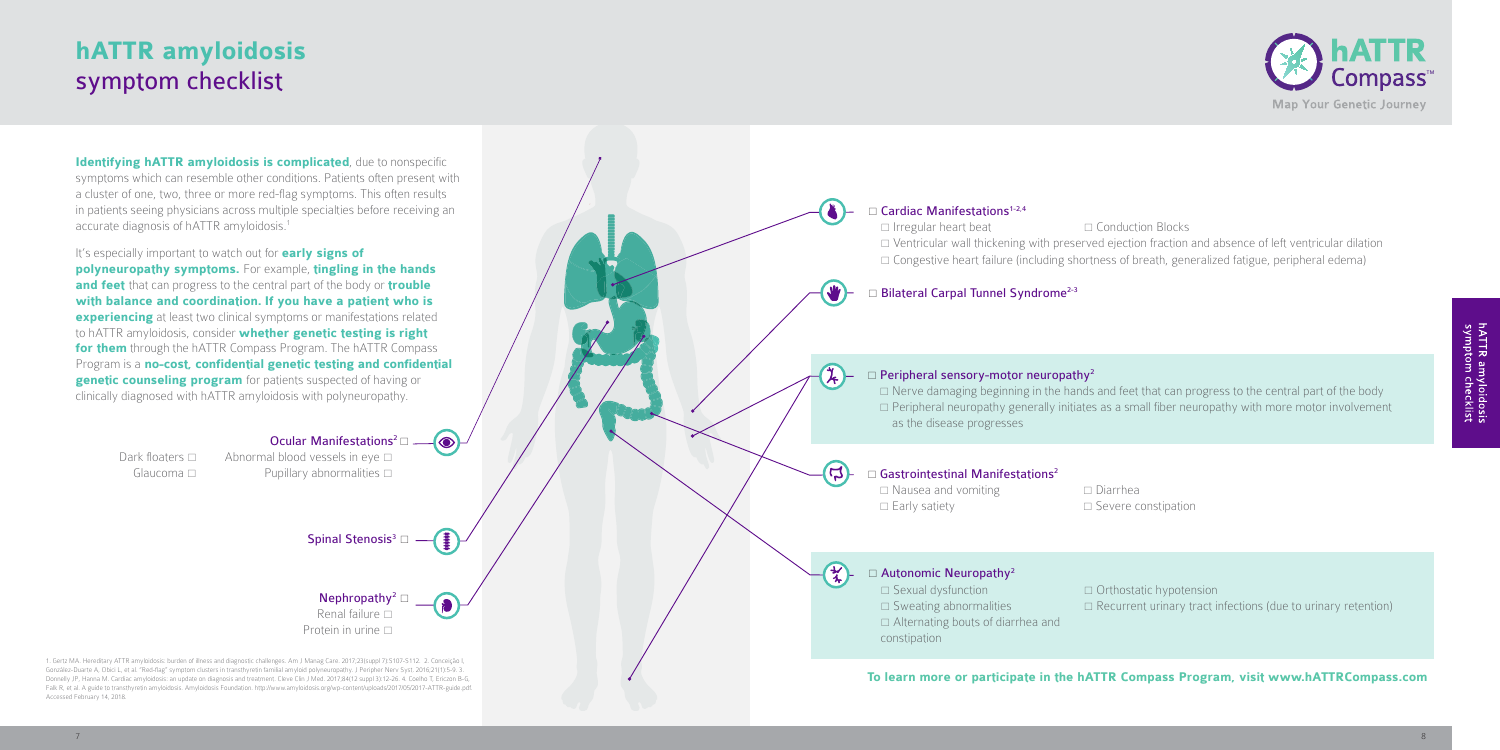Early genetic testing is a key part of the diagnostic pathway to ensure an accurate diagnosis of hATTR amyloidosis with polyneuropathy. It allows you to watch out for signals and symptoms of hATTR amyloidosis with polyneuropathy sooner so that you can make a healthcare management plan and treat the condition before it potentially gets worse.

As you talk with your patient about whether or not genetic testing is right for them, they may have questions or concerns. Genetic testing and the results can be frightening and have an emotional impact regardless of the results. There are many resources, people and organizations that can help your patients through the process by providing support, guidance and additional resources.

#### **Additional resources** include:

- **• Genetic Counselor (www.pwnhealth.com)**
- **• Amyloidosis Research Consortium (www.ARCI.org)**
- **• Amyloidosis Foundation (www.amyloidosis.org)**
- **• Amyloidosis Support Group (www.amyloidosissupport.org)**
- **• Akcea Patient Advocacy (email: patientadvocacy@akceatx.com)**
- **• My Amyloidosis Pathfinder (https://www.myamyloidosispathfinder.org/)**

If you have a patient who has a family history of or is experiencing symptoms of hATTR amyloidosis, consider whether genetic testing and counseling is right for them. The hATTR Compass Program offers **no-cost, confidential genetic testing and confidential genetic counseling** for patients that qualify.

## Why should your patients **participate in the hATTR Compass Program?**

**Through the hATTR Compass Program,** your patient can learn if they carry a gene mutation known to be associated with hATTR amyloidosis. For patients seeking an accurate diagnosis, genetic testing results can provide a sense of relief from uncertainty. Results can help patients and their families determine the risk for developing the disease. It can also help accelerate your patient's path to diagnosis, enabling you and your patient to make informed decisions about their health care.

1. Gertz MA. Hereditary ATTR amyloidosis: burden of illness and diagnostic challenges. Am J Manag Care. 2017;23(suppl 7):S107-S112. 2. Nakagawa M, et al. Carpal tunnel syndrome: a common initial symptom<br>of systemic wild-ty



#### **The hATTR Compass Program** was created to:

- **Help** accelerate or confirm the diagnosis of hATTR amyloidosis with polyneuropathy
- **Provide** support and resources to patients, caregivers and healthcare professionals throughout the genetic testing process
- **Empower** patients and their healthcare providers to make the most informed decisions about their health care

**To learn more or participate in the hATTR Compass Genetic Testing Program, visit www.hATTRCompass.com**



Why participate in<br>the hATTR Compass<br>Program?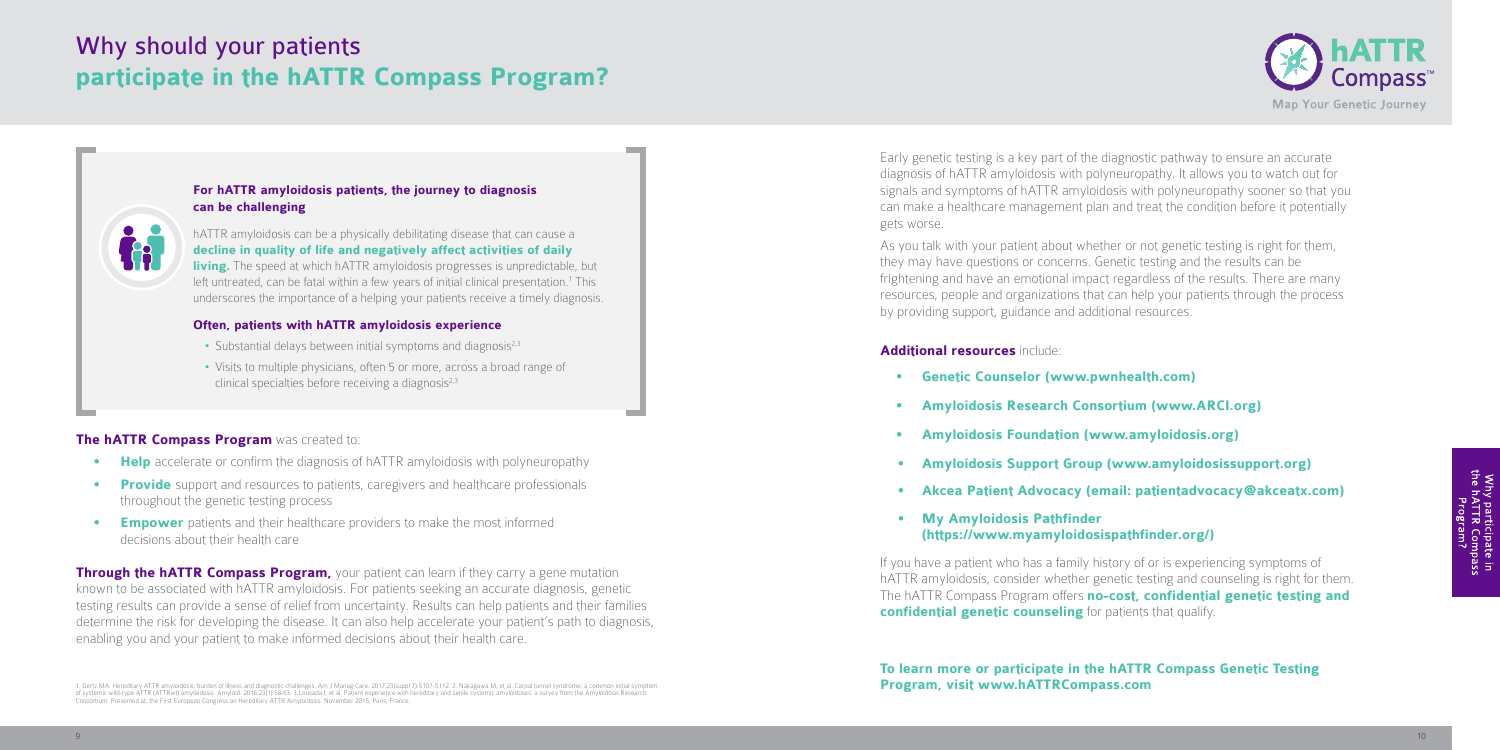**3. If your patient has already received genetic testing,** be prepared to discuss the results and what they mean. Having a high-level understanding of the results and limitations of genetic testing can be helpful for your patient as they process the findings. Refer to the hATTR Compass Program overview (page 3).

**Tip: Genetic counselors** through the hATTR Compass Program are available at no-cost to consult with your patient through pre-test and post-test counseling. Genetic counselors at PWNHealth, the third-party, independent partner working with the hATTR Compass Program, are trained to help patients navigate the social and emotional aspects of genetic testing.

**4. If your patient is still considering genetic testing, have an honest conversation** with your patient about what testing and results could mean for them. The hATTR Compass Program is a **no-cost, confidential genetic testing and confidential genetic counseling program** for patients suspected of having or clinically diagnosed with

Talking with your patient<br>about genetic testing for<br>hATTR amyloidosis

**Tip:** Discuss the simple and easy genetic testing and confidential genetic counseling process offered through the hATTR Compass Program and resources available at **www.hATTRCompass.com**.



## hATTR amyloidosis with polyneuropathy.

**Remember, although discussing genetic testing with your patient may be difficult**, there are many resources, people and organizations that can support you and your patient through the process by providing support, guidance and additional resources.

- **• Genetic Counselor (www.pwnhealth.com)**
- **• Amyloidosis Research Consortium (www.ARCI.org)**
- **• Amyloidosis Foundation (www.amyloidosis.org)**
- **• Amyloidosis Support Group (www.amyloidosissupport.org)**
- **• Akcea Patient Advocacy (email: patientadvocacy@akceatx.com)**

**To learn more or participate in the hATTR Compass Program, visit www.hATTRCompass.com**



- **1. Educate yourself on hATTR amyloidosis.** It is important to have an in-depth understanding of the disease so you can discuss symptoms, path to diagnosis and potential treatment options with your patient. The more you know about the condition the better you will be able to answer questions your patient may have. Start here: **www.hATTRGuide.com**
- 2. **Be prepared to talk about the hereditary nature of hATTR amyloidosis.** By highlighting the hereditary nature of the condition, you can help your patient understand the condition and why they are at risk. Be sure to consult **www.hATTRGuide.com** for helpful information.

**Tip:** Have your patient try to recall if deceased family members were affected by the symptoms of hATTR amyloidosis, as this may help to determine the hereditary aspect of the disease.

### Talking with your patient about **genetic testing for hATTR amyloidosis**

Whether your patient has a family history of or is experiencing symptoms of hATTR amyloidosis, the decision to talk with your patient about genetic testing for a hereditary condition can be challenging. It's important to remember that while you may encourage them to seek answers, not all patients - especially those who are presymptomatic - may want to know if they carry the genetic mutation known to be associated with hATTR amyloidosis.



#### **Potential benefits of genetic testing include:**

- Helping your patient understand their risk for specific diseases
- Empowering you and your patient to make informed decisions about future monitoring and treatment
- Fostering open communication between you and your patient
- Providing support resources and tools for patients to manage their disease



#### **Potential risks of genetic testing to keep in mind:**

- Introducing anxiety, guilt and emotional distress to your patient
- Telling a family member about a genetic risk that they do not wish to know about

#### **If you choose to discuss genetic testing with your patient, below are a few tips to help prepare you to have an informed, understanding conversation:**